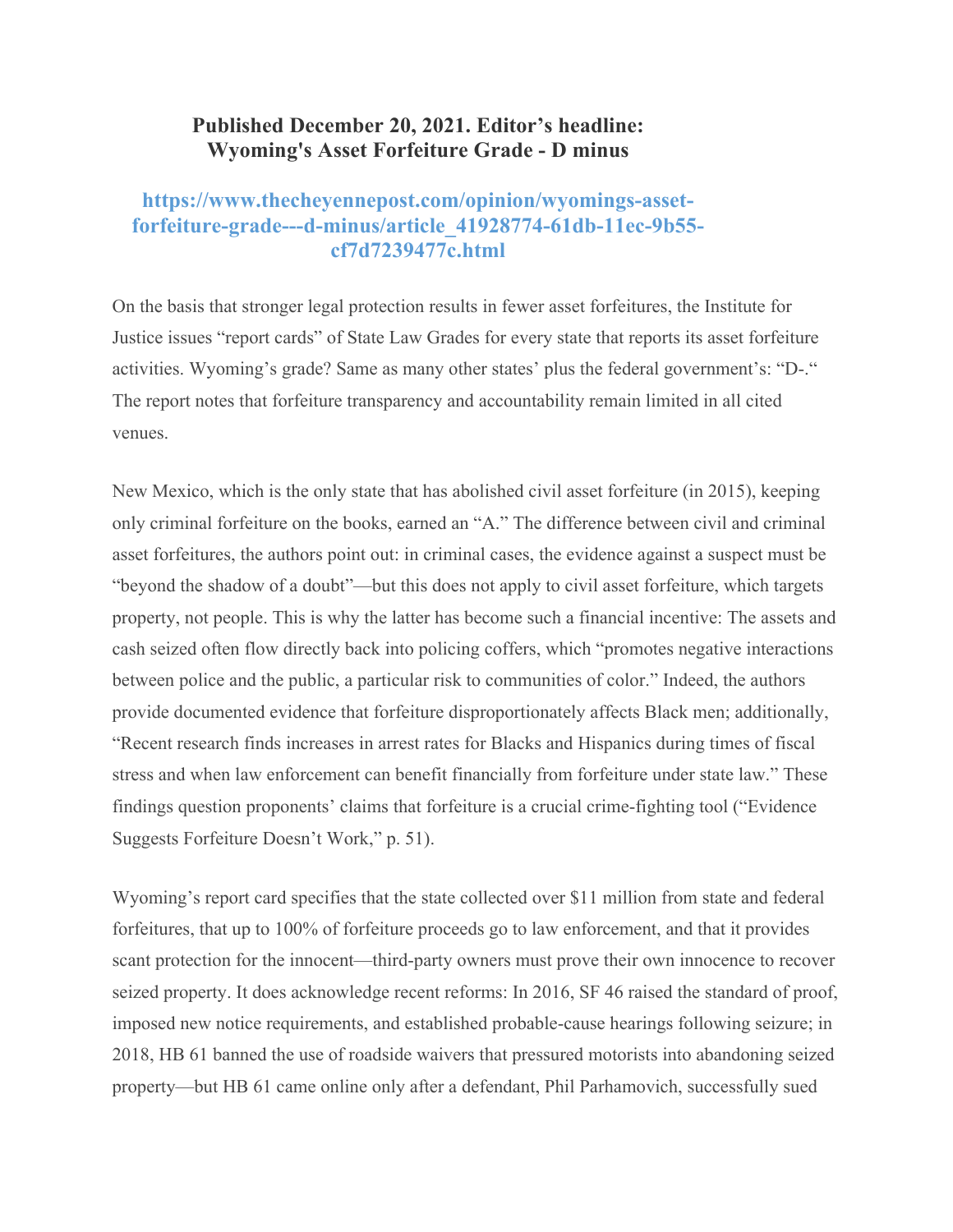Wyoming after he was stopped near Cheyenne for not wearing a seatbelt. The cops called in their drug-sniffing dogs (which, the Supreme Court has ruled, is acceptable as "probable cause" for a search), then took his van apart looking for dope or weapon to confiscate. They found neither but discovered a large amount of cash the musician from Wisconsin had with him, which he intended to invest in a studio. When the cops found the stash, they high-fived each other, then coerced their victim into signing over his property by implying it was against the law to carry around such a large sum. Parhamovich spent months trying to get his life savings back. "Thanks in part to Phil Parhamovich's case, Wyoming prohibited the use of roadside waivers to bully drivers into abandoning property during traffic stops," writes IJ.org (page 57). Also see its website on the case, dated January 31, 2018, "VICTORY: IJ Helps Musician Stop a Highway Robbery."

Wyoming earned a "C" at tracking details about seized property and allowing officials to responsibly manage the property and evaluate forfeiture programs. It earned an "A" for its accounting of forfeiture fund spending. Theoretically, such accounting promotes legislative oversight.

I asked questions of a fellow musician at the Cheyenne Guitar Society, Steve Gilmore. Now retired, for twelve years Gilmore served as Chief of Police to the city of Wheatland. Tall and slender, with a shock of white hair, Gilmore is an expert guitarist who vocalizes with an energetic voice. He has appeared in venues as far away as Ireland and as nearby as the Wheatland Harvest Festival. After retiring, he and his family moved to Cheyenne; coincidentally, about the time I left the city in favor of rural Platte County near Wheatland.

Gilmore explained that Wyoming maintains federal, state, and local SWAT teams. "And we're glad to have them," he said. When I showed him Balko's book, he nodded at its dustcover. The militarization of police was just gaining traction when he retired, he said, but a "warrior mentality" existed all along.

"People who have committed felonies in other states like to hide out in Wyoming," he said, and proceeded to regale me with tales of chasing down bank robbers and other unsavory characters from Idaho and elsewhere.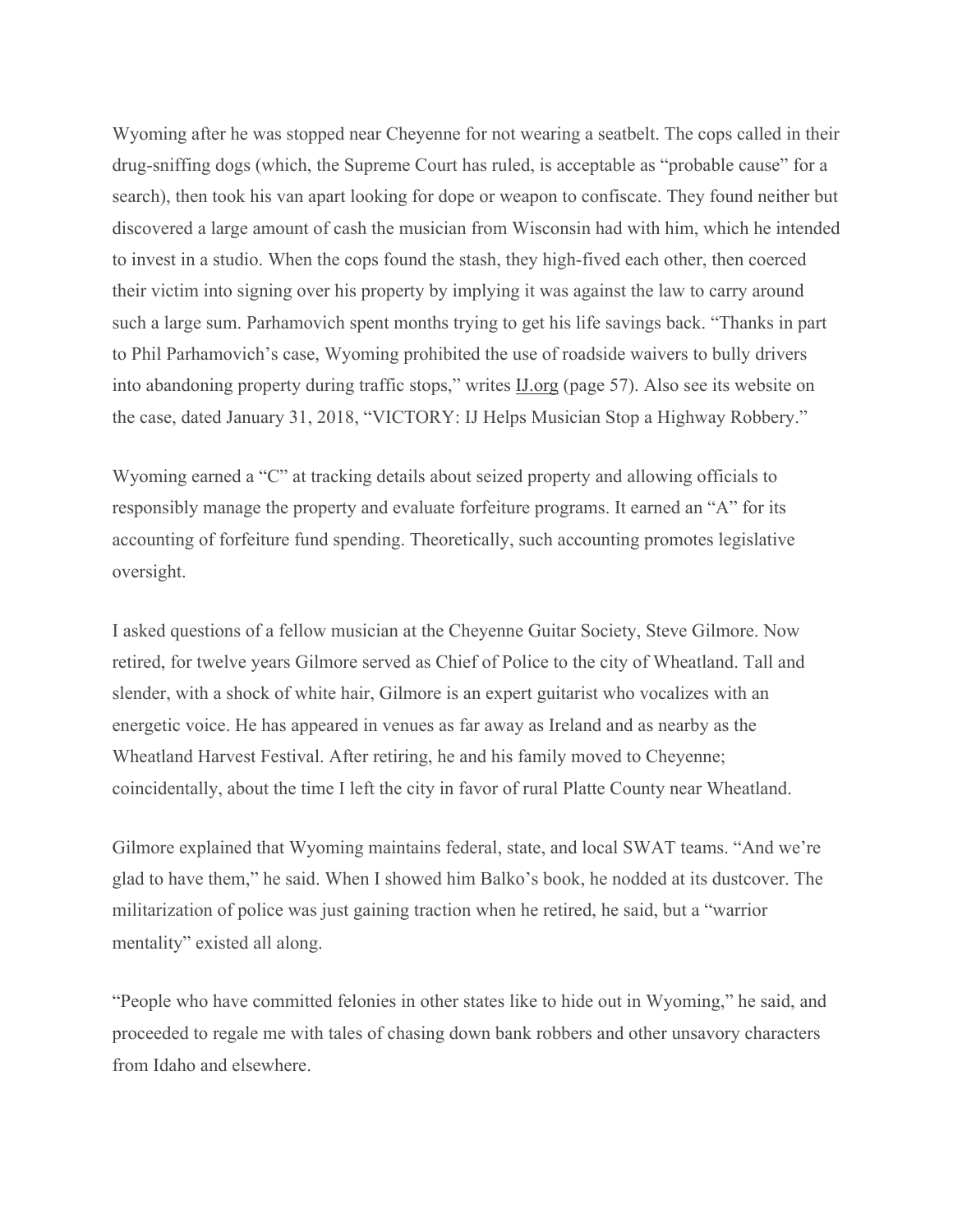A while later I became aware that the Casper police department, with the endorsement of the town's city council, applied and obtained \$35,000 from the U.S. Drug Enforcement Agency (DEA) in the form of a "Cannabis Eradication/Suppression Program" grant. The Casper PD has been using the funds to stage traffic stops during which its officers use drug-sniffing dogs as "probable cause" to take apart drivers' vehicles. Under civil asset forfeiture, they may confiscate weapons and cash without having to obtain a warrant, without having to indict a suspect even.

Now the city council is having second thoughts, and it expressed them in a meeting with the town's Chief of Police, Keith McPheeters, on June 22, 2021, reports the town's *Oil City News.* McPheeters did his best to justify his agents' use of the cannabis grant, saying that Casper has seen increased drug trafficking activity and that the K-9 units assisting during the operations are highly skilled.

Council Member Shawn asked how law enforcement actually executed the "drug interdiction operation" and questioned that 381 stops in a two-day operation could all have been based on valid traffic violations.

Council Member Amber Pollock asked McPheeters how the department and the community can judge whether traffic operations using the DEA grant are effective in improving community safety. "When will we know that this is the right approach for us to be taking?" Pollock asked. "When will we know that in fact this has reduced crime and traffic crashes in our community?"

Council Member Kyle Gamroth said he wishes Wyoming—and the culture generally—would move toward "a more public-health approach to treating personal use and possession of drugs." He pointed out that over half of the people incarcerated in Wyoming are in prison because of a revocation of probation or parole, the vast majority ofwhich simply failed a urine analysis. (In other words, two weeks or so before the test they'd smoked a joint.)He said that incarceration rates in Wyoming—and all over the country—have seen dramatic increases in recent decades, which means law enforcement's approach to crime prevention doesn't indicate success. He added that his previous experience working at the Central Wyoming Counseling Center helped him learn that most people with a substance abuse disorder have an underlying mental health illness, or suffered Adverse Childhood Experience. He expressed dismay over the state's cutting